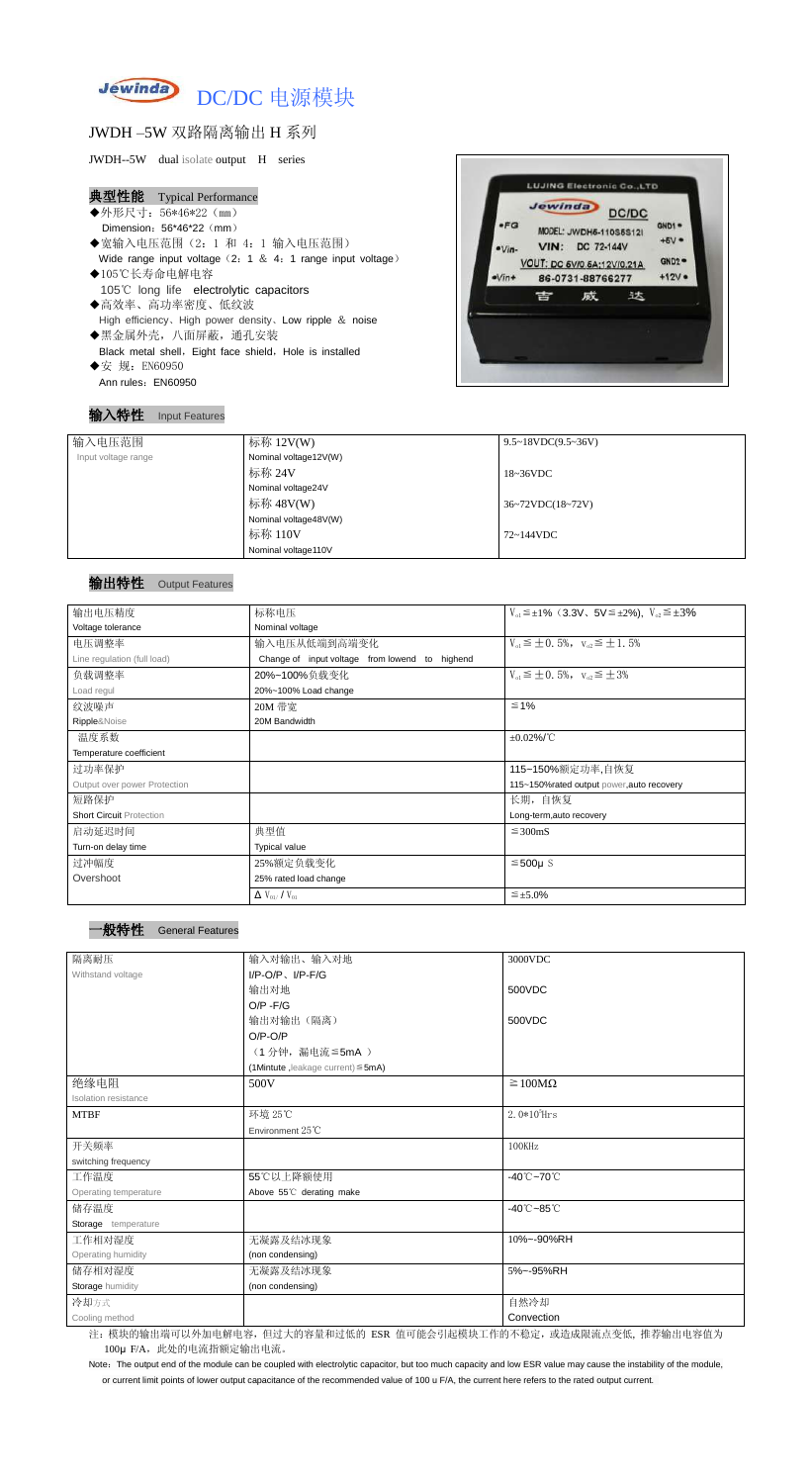

Product selection

| 品型号<br>产           | 输入电压<br>Input voltage | 输出电压<br>Output voltage | 输出电流<br>Output current           | 输出电压精度<br>Output voltage | 纹波噪声<br>R&N                            | 效率         |
|--------------------|-----------------------|------------------------|----------------------------------|--------------------------|----------------------------------------|------------|
| Model No.          | $V_{in}$              | V <sub>O</sub>         | $I_{\rm O}$                      | tolerance                | $V$ $\mathrm{(}p\text{-}p\mathrm{)}mV$ | Efficiency |
|                    |                       | $+5V$                  | $0.05 - 0.50A$                   | $+2\%$                   | 80                                     |            |
| JWDH5-12S5S5I(W)   |                       | $+5V$                  | $0.05 - 0.50A$                   | $\pm$ 5%                 | 80                                     | 76%        |
|                    |                       | $+5V$                  | $0.05 - 0.50A$                   | $+2\%$                   | 80                                     |            |
| JWDH5-12S5S12I(W)  |                       | $+12V$                 | $0.02 - 0.21A$                   | $\pm 3\%$                | 100                                    | 78%        |
|                    |                       | $+5V$                  | $0.05 - 0.50A$                   | $±2\%$                   | 80                                     |            |
| JWDH5-12S5S15I(W)  |                       | $+15V$                 | $0.01 - 0.17A$                   | $\pm 3\%$                | 120                                    | 78%        |
|                    |                       | $+5V$                  | $0.05 - 0.50A$                   | $\pm 2\%$                | 80                                     |            |
| JWDH5-12S5S24I(W)  | $9.5 - 18V$           | $+24V$                 | $0.01 - 0.11A$                   | $\pm 3\%$                | 150                                    | 80%        |
|                    | $9.5 \sim 36V(W)$     | $+12V$                 | $0.03 - 0.33A$                   | $+2\%$                   | 100                                    |            |
| JWDH5-12S12S5I(W)  |                       | $+5V$                  | $0.02 - 0.20A$                   | $\pm 3\%$                | 80                                     | 78%        |
|                    |                       | $+12V$                 | $0.03 - 0.30A$                   | $\pm 1\%$                | 100                                    |            |
| JWDH5-12S12S12I(W) |                       | $+12V$                 | $0.01 - 0.12A$                   | $\pm 3\%$                | 100                                    | 80%        |
|                    |                       | $+12V$                 | $0.03 - 0.30A$                   | $\pm 1\%$                | 100                                    |            |
| JWDH5-12S12S15I(W) |                       | $+15V$                 | $0.01 - 0.10A$                   | $\pm 3\%$                | 120                                    | 81%        |
|                    |                       | $+12V$                 | $0.02 - 0.20A$                   | $\pm1\%$                 | 100                                    | 83%        |
| JWDH5-12S12S24I(W) |                       | $+24V$                 | $0.01 - 0.10A$                   | $\pm 3\%$                | 150                                    |            |
| JWDH5-24S5S5I      |                       | $+5V$                  | $0.05 - 0.50A$                   | $+2\%$                   | 80                                     | 76%        |
|                    |                       | $+5V$<br>$+5V$         | $0.05 - 0.50A$<br>$0.05 - 0.50A$ | $\pm$ 5%                 | 80<br>80                               |            |
| JWDH5-24S5S12I     |                       | $+12V$                 | $0.02 - 0.21A$                   | $\pm 2\%$<br>$\pm 3\%$   | 100                                    | 78%        |
|                    |                       | $+5V$                  | $0.05 - 0.50A$                   | $+2\%$                   | 80                                     |            |
| JWDH5-24S5S15I     |                       | $+15V$                 | $0.01 - 0.17A$                   | $\pm 3\%$                | 120                                    | 78%        |
|                    |                       | $+5V$                  | $0.05 - 0.50A$                   | $\pm 2\%$                | 80                                     |            |
| JWDH5-24S5S24I     |                       | $+24V$                 | $0.01 - 0.11A$                   | $\pm 3\%$                | 150                                    | 80%        |
|                    | $18 - 36V$            | $+12V$                 | $0.03 - 0.33A$                   | $±2\%$                   | 100                                    |            |
| JWDH5-24S12S5I     |                       | $+5V$                  | $0.02 - 0.20A$                   | $\pm 3\%$                | 80                                     | 78%        |
|                    |                       | $+12V$                 | $0.03 - 0.30A$                   | $\pm1\%$                 | 100                                    |            |
| JWDH5-24S12S12I    |                       | $+12V$                 | $0.01 - 0.12A$                   | $\pm 3\%$                | 100                                    | 80%        |
|                    |                       | $+12V$                 | $0.03 - 0.30A$                   | $\pm1\%$                 | 100                                    |            |
| JWDH5-24S12S15I    |                       | $+15V$                 | $0.01 - 0.10A$                   | $\pm 3\%$                | 120                                    | 81%        |
|                    |                       | $+12V$                 | $0.02 - 0.20A$                   | $\pm1\%$                 | 100                                    |            |
| JWDH5-24S12S24I    |                       | $+24V$                 | $0.01 - 0.10A$                   | $\pm 3\%$                | 150                                    | 82%        |
|                    |                       | $+5V$                  | $0.05 - 0.50A$                   | $\pm 2\%$                | 80                                     |            |
| JWDH5-48S5S5(W)I   |                       | $+5V$                  | $0.05 - 0.50A$                   | $\pm$ 5%                 | 80                                     | 76%        |
|                    |                       | $+5V$                  | $0.05 - 0.50A$                   | $\pm 2\%$                | 80                                     |            |
| JWDH5-48S5S12(W)I  |                       | $+12V$                 | $0.02 - 0.21A$                   | $\pm 3\%$                | 100                                    | 78%        |
|                    |                       | $+5V$                  | $0.05 - 0.50A$                   | $\pm 2\%$                | 80                                     |            |
| JWDH5-48S5S15(W)I  |                       | $+15V$                 | $0.01 - 0.17A$                   | $\pm 3\%$                | 120                                    | 78%        |
|                    |                       | $+5V$                  | $0.05 - 0.50A$                   | $\pm 2\%$                | 80                                     |            |
| JWDH5-48S5S24(W)I  | $36 - 72V$            | $+24V$                 | $0.01 - 0.11A$                   | $\pm 3\%$                | 150                                    | 80%        |
|                    | $18 - 72V(W)$         | $+12V$                 | $0.03 - 0.33A$                   | $\pm 2\%$                | 100                                    |            |
| JWDH5-48S12S5(W)I  |                       |                        |                                  |                          |                                        | 78%        |
|                    |                       | $+5V$                  | $0.02 - 0.20A$                   | $\pm 3\%$                | 80                                     |            |
|                    |                       | $+12V$                 | $0.03 - 0.30A$                   | $\pm1\%$                 | 100                                    |            |
| JWDH5-48S12S12(W)I |                       | $+12V$                 | $0.01 - 0.12A$                   | $\pm 3\%$                | 100                                    | 80%        |
|                    |                       | $+12V$                 | $0.03 - 0.30A$                   | $\pm1\%$                 | 100                                    |            |
| JWDH5-48S12S15(W)I |                       | $+15V$                 | $0.01 - 0.10A$                   | $\pm 3\%$                | 120                                    | 81%        |
|                    |                       | $+12V$                 | $0.02 - 0.20A$                   | $\pm1\%$                 | 100                                    |            |
| JWDH5-48S12S24(W)I |                       |                        |                                  |                          |                                        | 82%        |
|                    |                       | $+24V$                 | $0.01 - 0.10A$                   | $\pm 3\%$                | 150                                    |            |
|                    |                       | $+5V$                  | $0.05 - 0.50A$                   | $\pm 2\%$                | 80                                     |            |
| JWDH5-110S5S5I     |                       | $+5V$                  | $0.05 - 0.50A$                   | $\pm$ 5%                 | 80                                     | 77%        |
|                    |                       | $+5V$                  | $0.05 - 0.50A$                   | $\pm 2\%$                | 80                                     |            |
| JWDH5-110S5S12I    | 72~144V               |                        |                                  |                          | 100                                    | 79%        |
|                    |                       | $+12V$                 | $0.02 - 0.21A$                   | $\pm 3\%$                |                                        |            |
|                    |                       | $+5V$                  | $0.05 - 0.50A$                   | $\pm 2\%$                | 80                                     |            |